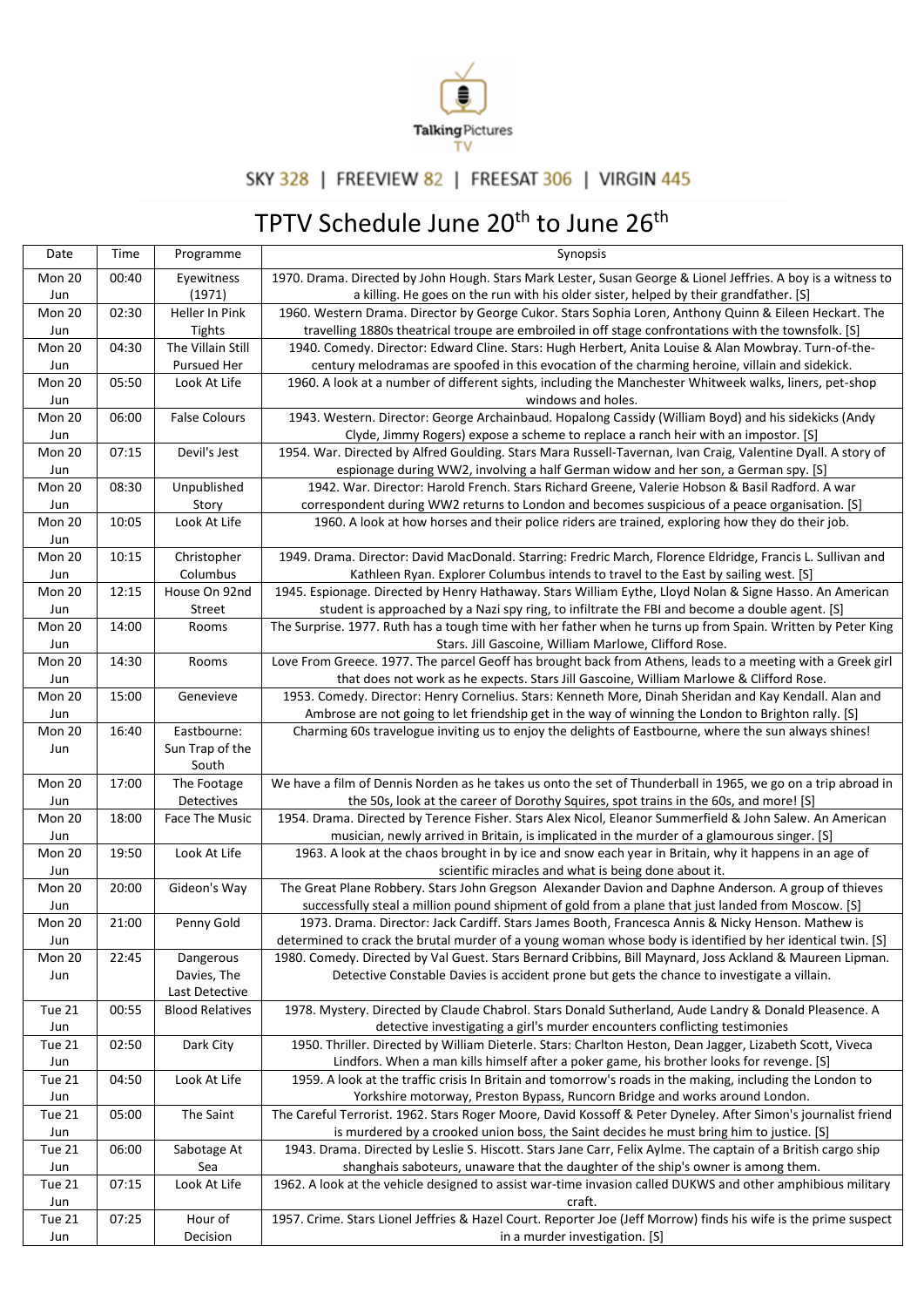| Tue 21<br>Jun        | 09:00 | Stagecoach<br>West                | House of Violence. Western with Wayne Rogers & Robert Bray, who run a stagecoach line in the Old West<br>where they come across a wide variety of killers, robbers and ladies in distress. [S]                 |
|----------------------|-------|-----------------------------------|----------------------------------------------------------------------------------------------------------------------------------------------------------------------------------------------------------------|
| Tue 21               | 10:00 | Dick Barton                       | 1948. Action. Director: Alfred J. Goulding. Stars Don Stannard, George Ford & Jack Shaw. Agent Barton goes                                                                                                     |
| Jun                  |       | Special Agent                     | into hiding after an attempt on his life and uncovers a plot to pollute Britain's water. [S]                                                                                                                   |
| <b>Tue 21</b>        | 11:25 | Sherlock                          | The Case of Lady Beryl. 1954. Starring: Ronald Howard, Howard Marion-Crawford & Paulette Goddard. Lady                                                                                                         |
| Jun                  |       | Holmes                            | Beryl confesses to a murder, but Sherlock Holmes is convinced that she didn't do it. [S]                                                                                                                       |
| Tue 21<br>Jun        | 12:00 | They Knew Mr<br>Knight            | 1946. Drama. Directed by Norman Walker. Stars Mervyn Johns, Nora Swinburne & Joan Greenwood. A man<br>sentenced to 12 months in Lincoln jail, following a share scam, plunges his family into despair. [S]     |
| Tue 21               | 13:50 | A Bell For                        | 1945. War. Directed by Henry King. Stars Gene Tierney, John Hodiak, William Bendix, & Richard Conte. A                                                                                                         |
| Jun                  |       | Adano                             | major and his men attempt to restore law and order in the war-torn Italian town of Adano. [S]                                                                                                                  |
| Tue 21<br>Jun        | 15:55 | I'm All Right<br>Jack             | 1959. Comedy. Directed by John Boulting. Stars Peter Sellers, Terry-Thomas & Ian Carmichael. After leaving<br>the army, upper class Windrush takes a job in industry. He then inadvertently starts a strike    |
| <b>Tue 21</b><br>Jun | 18:00 | Dial 999                          | Motor Bike Bandits. 1958. Stars Robert Beatty, Neil McCarthy & Michael Ely. Maguire investigates a series of<br>'spaceman' robberies where a thief will suddenly appear outside an upstairs window. [S]        |
| Tue 21<br>Jun        | 18:30 | Paul Temple's<br>Triumph          | 1950. Nettlefold Films production directed by Maclean Rogers and starring John Bentley & Dinah Sheridan.<br>Paul Temple is on the hunt for a kidnapped scientist who's invented a secret formula.              |
| Tue 21               | 20:00 | Maigret                           | The Winning Ticket. 1961. Stars Rupert Davies, Ewen Solon & Helen Shingler. Maigret hunts down a ruthless                                                                                                      |
| Jun                  |       |                                   | gang, with only a few clues to help him solve a puzzling crime. [S]                                                                                                                                            |
| Tue 21<br>Jun        | 21:05 | Van der Valk                      | Wolf. Stars Barry Foster, Joanna Dunham & Nigel Stock. When the murdered body of a young man is<br>discovered in his bed, Van der Valk must ask, why are there so many clues?                                  |
| Tue 21               | 22:05 | Public Eye                        | 1971. Detective & Mystery Drama. The Man Who Didn't Eat Sweets. Stars Alfred Burke, Brenda Cavendish &                                                                                                         |
| Jun<br>Tue 21        | 23:05 | The Outer                         | Colin Baker. Marker is hired after a lady finds a picture of a young woman in her husbands wallet<br>Don't Open Till Doomsday. 1964. Stars Miriam Hopkins, John Hoyt & Russell Collins. A woman whose husband  |
| Jun                  |       | Limits                            | disappeared, stops at nothing to complete her long overdue wedding night scenario. [S]                                                                                                                         |
| Wed 22               | 00:00 | Cellar Club with                  | Caroline Munro opens the doors for another thrilling night of horror. Firstly, is the 1971 Amicus/British Lion                                                                                                 |
| Jun                  |       | Caroline Munro                    | production I, Monster starring Christopher Lee and Peter Cushing. [S]                                                                                                                                          |
| Wed 22<br>Jun        | 00:05 | I, Monster                        | 1971. Horror. Directed by Stephen Weeks. Stars Peter Cushing, Christopher Lee & Mike Raven. A psychologist<br>invents a drug for his patients, but when he tests it on himself, he becomes an evil doctor. [S] |
| Wed 22               | 01:40 | Cellar Club with                  | Next up, Caroline offers us another horror - Haunted House! Made in 1969, directed by Michael Armstrong, it                                                                                                    |
| Jun                  |       | Caroline Munro                    | stars Frankie Avalon as a one of a group of teens that visit a deserted country house. [S]                                                                                                                     |
| Wed 22<br>Jun        | 01:45 | <b>Haunted House</b><br>of Horror | 1969. Horror. Directed by Michael Armstrong. Stars Frankie Avalon, Dennis Price & Richard O'Sullivan. A<br>group of teens visit an abandoned house rumoured to be haunted. [S]                                 |
| Wed 22               | 03:30 | Cellar Club with                  | The final offering for tonight is another episode from the Thames TV series Shadows of Fear. The episode                                                                                                       |
| Jun                  |       | Caroline Munro                    | titled The Death Watcher features John Neville, Judy Parfitt & Victor Maddern. [S]                                                                                                                             |
| Wed 22<br>Jun        | 03:35 | Shadows of<br>Fear                | The Death Watcher. 1971. Stars: John Neville, Judy Parfitt, Victor Maddern. A Scientist is determined to prove<br>his fanciful theories about spirits. [S]                                                     |
| Wed 22               | 04:35 | Cellar Club with                  | Caroline Munro rounds off the night with a peek at next week's serious line up of entertainment. We hope to                                                                                                    |
| Jun                  |       | Caroline Munro                    | see you next Friday! [S]                                                                                                                                                                                       |
| Wed 22<br>Jun        | 04:40 | Final<br>Appointment              | 1954. Crime. Directed by Terence Fisher and starring John Bentley. Reporters investigate threats against a<br>retired army officer and discover links to a series of murders that occurred during the war. [S] |
| Wed 22               | 06:00 |                                   | 1941. Drama. Directed by David MacDonald. Stars Emlyn Williams, John Clements & Roddy McDowall. A                                                                                                              |
|                      |       | This England                      |                                                                                                                                                                                                                |
| Jun                  |       |                                   | country squire tells a US journalist the tradition of English freedom through a village's history.                                                                                                             |
| Wed 22               | 07:40 | 13 East Street                    | 1952. Drama. Directed by Robert Baker. Starring Patrick Holt, Dora Bryan & Michael Balfour. A detective                                                                                                        |
| Jun<br>Wed 22        | 08:50 | It's a Great Day                  | poses as an escaped convict to catch a gang of warehouse robbers. [S]<br>1955. Starring Ruth Dunning, Edward Evans, Sidney James, Sheila Sweet, Peter Bryant, Nancy Roberts and                                |
| Jun                  |       |                                   | Vera Day. Comedy based on the hugely successful TV series 'The Groves'. [S]                                                                                                                                    |
| Wed 22<br>Jun        | 10:10 | Dragonwyck                        | 1946. Drama. Director: Joseph L. Mankiewicz. Starring: Gene Tierney, Walter Huston & Vincent Price. A girl is<br>recruited by a distant relative, to be governess to his daughter in his mansion. [S]          |
| Wed 22               | 12:15 | The Good-Time                     | 1948. Drama. Directed by David MacDonald. Stars Jean Kent, Dennis Price, Herbert Lom. A young girl gets                                                                                                        |
| Jun                  |       | Girl                              | involved with some criminals, meets some on the run GI's and starts a crime wave with them. [S]                                                                                                                |
| Wed 22               | 14:00 | Secret Army                       | Sound of Thunder. 1979. Stars Bernard Hepton, Paul Shelley & Juliet Hammond. The Allies reach Belgium and                                                                                                      |
| Jun<br>Wed 22        | 15:05 | Saddle Up!                        | Bradley establishes contact with local resistance. Reinhardt attempts to trap Natalie. [S]<br>Welcome back to another afternoon of Saddle Up! The first offering is the 1949 western action film Tulsa,        |
| Jun                  |       |                                   | which stars Susan Hayward as a daughter seeking to avenge her father. [S]                                                                                                                                      |
| Wed 22<br>Jun        | 15:15 | Tulsa                             | 1949. Western. Directed by Stuart Heisler. Stars Susan Hayward, Robert Preston & Pedro Armendáriz. The<br>daughter of a cattle rancher killed in an oil field explosion seeks revenge. [S]                     |
| Wed 22               | 17:00 | Saddle Up!                        | James Stephens introduces the second feature of today, Adventures in Silverado. Directed by Phil Karson, the                                                                                                   |
| Jun                  |       |                                   | story focuses on a stagecoach driver who gets into trouble in the town of Silverado. [S]                                                                                                                       |
| Wed 22<br>Jun        | 17:10 | Adventures in<br>Silverado        | 1948. Western. Directed by Phil Karson. Stars William Bishop, Gloria Henry & Edgar Buchanan. A rivalry<br>between a pair of stagecoach drivers leaves one of them a false suspect in a robbery. [S]            |
| Wed 22<br>Jun        | 18:40 | Saddle Up!                        | Next week's thrilling western features are previewed by James Stephens. [S]                                                                                                                                    |
| Wed 22               | 18:50 | The Edgar                         | The Rivals. 1963. Directed by Max Varnel. Stars Jack Gwillim, Erica Rogers & Brian Smith. Millionaire Swedish                                                                                                  |
| Jun                  |       | Wallace                           | industrialist Rolf Neilson is horrified when his daughter is kidnapped.                                                                                                                                        |
|                      |       | Mystery<br>Theatre                |                                                                                                                                                                                                                |
| Wed 22               | 20:00 | Rumpole of the                    | Rumpole and the Miscarriage of Justice. Stars: Leo McKern, Marion Mathie, Peter Bowles. Rumpole finds                                                                                                          |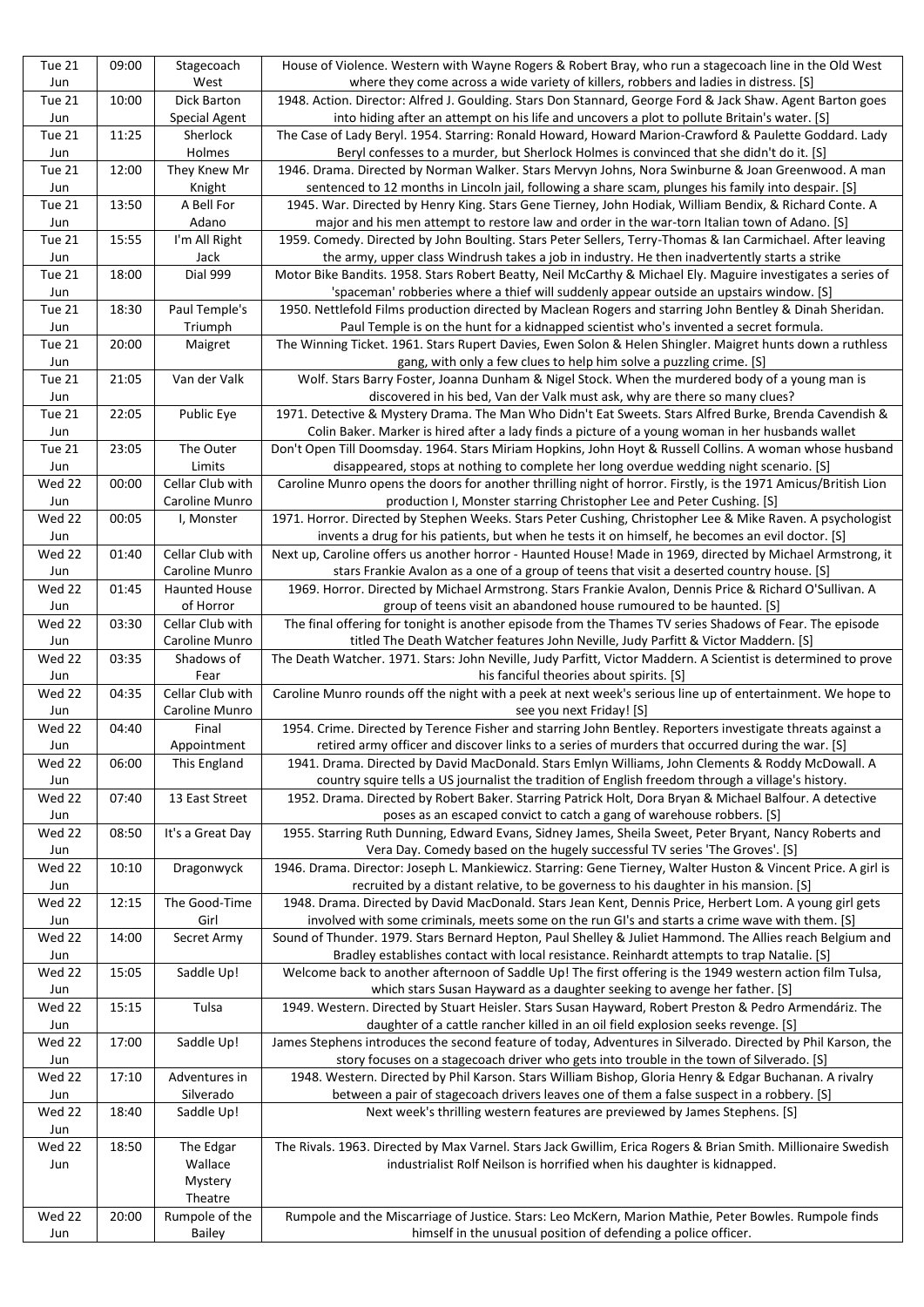| Wed 22<br>Jun        | 21:10 | Noble House                             | Part III. 1988. Directed by Gary Nelson. Stars Pierce Brosnan, Deborah Raffin & Dudley Sutton. Romance is in<br>the air for two couples, including Ian and Casey, who enjoy a visit to Macao. [S]                   |
|----------------------|-------|-----------------------------------------|---------------------------------------------------------------------------------------------------------------------------------------------------------------------------------------------------------------------|
| <b>Thu 23</b>        | 23:00 | The Champions                           | The Gilded Cage. 1969. Stars Stuart Damon, Alexandra Bastedo & William Gaunt. Richard is abducted when                                                                                                              |
| Jun                  |       |                                         | his file is obtained from Nemesis HQ. The others must locate Richard and solve the case. [S]                                                                                                                        |
| <b>Thu 23</b><br>Jun | 00:00 | Hazell                                  | Hazell Pays a Debt. Stars Nicholas Ball, Celia Gregory, Roddy McMillan, Barbara Young and Richard Murdoch.<br>A gangster who believes Hazell 'fitted him up' wants revenge                                          |
| <b>Thu 23</b><br>Jun | 01:00 | Callan                                  | You Should Have Got Here Sooner. Stars: Edward Woodward, Ronald Radd & Anthony Valentine. Callan<br>investigates a failed robbery on Lonely's behalf and discovers a link to the enemy                              |
| <b>Thu 23</b><br>Jun | 02:00 | Widows                                  | Episode 2. 1983. Stars: Ann Mitchell, Maureen O'Farrell, Fiona Hendley. Aware that she is now being watched,<br>Dolly spreads a rumour about another survivor. (S1, E02)                                            |
| <b>Thu 23</b>        | 03:00 | <b>Escape From</b>                      | 1962. Action. Director: Ronald Neame. Stars: Yul Brynner, Anthony Caruso & Sal Mineo. An officer in the                                                                                                             |
| Jun                  |       | Zahrain                                 | security service of a despotic regime arranges to murder a jailed revolutionary leader. [S]                                                                                                                         |
| <b>Thu 23</b><br>Jun | 04:50 | Look At Life                            | 1962. A look at the vehicle designed to assist war-time invasion called DUKWS and other amphibious military<br>craft.                                                                                               |
| <b>Thu 23</b><br>Jun | 05:00 | Target: The<br>Corruptors               | Touch of Evil. 1961. Stars Stephen McNally, Robert Harland & Harold J. Stone. Investigative reporters Paul<br>Marino & Jack Flood investigate corruption in a college sports team. (S1, E7)                         |
| Thu 23<br>Jun        | 06:00 | Grand Ole Opry                          | 1940. Comedy. Directed by Frank McDonald. A small-town mayor in the Ozarks, passes a bill to help farmers<br>and wins the election for state government through music of the Grand Ole Opry.                        |
| <b>Thu 23</b><br>Jun | 07:25 | Theatre Royal                           | 1943. Comedy. Director: John Baxter. Stars Bud Flanagan, Chesney Allen, Peggy Dexter & Lydia Sherwood. A<br>Theatre manager becomes broke and wishes to close. A rare broadcast of a formerly 'lost' film. [S]      |
| <b>Thu 23</b>        | 08:40 | The Astonished                          | 1950. Drama. Directors: Terence Fisher and Antony Darnborough. Stars: Celia Johnson, Noel Coward and                                                                                                                |
| Jun                  |       | Heart                                   | Margaret Leighton. A love triangle between a psychiatrist, his wife and an impulsive younger woman. [S]                                                                                                             |
| Thu 23               | 10:25 | Daddy Long                              | 1955. Romance. Directed by Jean Negulesco. Stars Fred Astaire, Leslie Caron & Terry Moore. A wealthy                                                                                                                |
| Jun<br><b>Thu 23</b> | 12:55 | Legs<br>Kind Hearts &                   | American has a chance encounter with a young French woman and anonymously pays for her education. [S]<br>1949. Comedy. Director: Robert Hamer. Stars: Alec Guinness, Dennis Price & Valerie Hobson. A poor relative |
| Jun                  |       | Coronets                                | of a wealthy Duke plots to inherit the title by murdering the heirs who stand ahead of him. [S]                                                                                                                     |
| <b>Thu 23</b>        | 15:05 | The Heritage                            |                                                                                                                                                                                                                     |
| Jun                  |       | Chart Show                              |                                                                                                                                                                                                                     |
| Thu 23               | 16:10 | with Mike Read<br><b>Hell Drivers</b>   | 1957. Drama. Directed by C. Raker Endfield and stars Stanley Baker, David McCallum, Sid James and Sean                                                                                                              |
| Jun                  |       |                                         | Connery. Tom signs up as a 'Hell Driver', but the death-trap roads are the least of his problems. [S]                                                                                                               |
| Thu 23               | 18:20 | Eastbourne:                             | Charming 60s travelogue inviting us to enjoy the delights of Eastbourne, where the sun always shines!                                                                                                               |
| Jun                  |       | Sun Trap of the<br>South                |                                                                                                                                                                                                                     |
| Thu 23               | 18:40 | Return to                               | 1940. Drama. Directed by Robert Stevenson. Stars Clive Brook, Anna Lee & Dame May Whitty. The arrival of                                                                                                            |
| Jun                  |       | Yesterday                               | an established actor sparks a turn of events for a seaside theatrical company. [S]                                                                                                                                  |
| Thu 23<br>Jun        | 20:00 | The Saint                               | The Covetous Headsman. 1962. Stars Roger Moore, Barbara Shelley & Eugene Deckers. Simon meets a<br>woman caught in a drama and the silver medal she wears may just be the key to solving the mystery. [S]           |
| Thu 23               | 21:00 | The Hunters                             | 1958. War drama. Director: Dick Powell. Stars: Robert Mitchum, May Britt and Lee Philips. During the Korean                                                                                                         |
| Jun                  |       |                                         | War two American pilots become bitter enemies, but their feud takes a back seat in combat. [S]                                                                                                                      |
| Thu 23               | 23:10 | A Window In                             | 1940. Thriller. Directed by Herbert Mason. Stars Michael Redgrave, Sally Gray & Paul Lukas. On his way to                                                                                                           |
| Jun<br>Fri 24 Jun    | 00:45 | London<br>Masquerade                    | work, a man looks through the window of his train where he sees a young woman's murder<br>1965. Action. Directed by Basil Dearden. Stars Cliff Robertson, Jack Hawkins & Marisa Mell. A British war hero            |
|                      |       |                                         | and an American are employed to kidnap the 14-year-old heir apparent to an Arab throne. [S]                                                                                                                         |
| Fri 24 Jun           | 02:50 | <b>GUNN</b>                             | 1967. Thriller. Directed by Blake Edwards. Stars Craig Stevens, Laura Devon. The madam of a floating bordello                                                                                                       |
| Fri 24 Jun           | 04:50 | Look At Life                            | hires private eye Peter Gunn to prove a gangster killed a crime boss.<br>1961. How does a homing pigeon 'home'? This film takes a look at the development of the birds, from                                        |
|                      |       |                                         | fledglings to long-distance champions.                                                                                                                                                                              |
| Fri 24 Jun           | 05:00 | Amos Burke:<br>Secret Agent             | Law Steam Heat. Burke infiltrates the organization of a deported mobster who has employed the talents of a<br>diabolical chemist.                                                                                   |
| Fri 24 Jun           | 06:00 | Sailing Along                           | 1938. Musical Comedy. Director: Sonnie Hale. Stars: Jessie Matthews, Barry MacKay & Alastair Sim. A barge-<br>owner's adopted daughter falls in love with his son & has to choose between him and stardom. [S]      |
| Fri 24 Jun           | 07:50 | The Great Milk<br><b>Bottle Mystery</b> | 1950s short film made by the British Milk association on the loss of 6.4 million milk bottles a week. It's time to<br>do your bit before the coal runs out. Can you help Mrs Jones of 22 Acacia Grove?              |
| Fri 24 Jun           | 08:05 | Woman Hater                             | 1948. Romantic Comedy. Directed by Terence Young. Stars Stewart Granger, Ronald Squire, Dandy Nichols &<br>Irene Handl. Lord Datchett tries to lure a French film star into an experimental romance. [S]            |
| Fri 24 Jun           | 10:10 | Secret People                           | 1952. Crime Drama. Director Thorold Dickinson. Stars Valentina Cortese, Audrey Hepburn, Serge Reggiani &                                                                                                            |
| Fri 24 Jun           | 12:00 | G.I. Blues                              | Charles Goldner. Two sisters get tangled up in deceit, espionage and murder. [S]<br>1960. Musical Comedy. Directed by Norman Taurog. Stars Elvis Presley, Juliet Prowse and Robert Ivers. A                         |
|                      |       |                                         | soldier bets his friend that he can win the heart of an untouchable dancer. [S]                                                                                                                                     |
| Fri 24 Jun           | 14:05 | Train of Events                         | 1949. Drama. Directed by Sidney Cole, Charles Crichton and Basil Dearden. Starring Jack Warner, Susan Shaw<br>and Gladys Henson. A train disaster is told as four short stories. [S]                                |
| Fri 24 Jun           | 15:50 | Love is a Many-<br>Splendored           | 1955. Romantic drama. Directed by Henry King. Stars William Holden, Jennifer Jones & Torin Thatcher. A<br>widowed Chinese-English doctor falls in love with a married American reporter in 1949 Hong Kong. [S]      |
|                      |       | <b>Thing</b>                            |                                                                                                                                                                                                                     |
| Fri 24 Jun           | 17:55 | Doctor In                               | 1963. Comedy. Directed by Ralph Thomas. Stars Dirk Bogarde, James Robertson Justice & Samantha Eggar. Dr.                                                                                                           |
|                      |       | Distress                                | Simon Sparrow's love life improves when the lovely Delia Mallory is brought into casualty. [S]                                                                                                                      |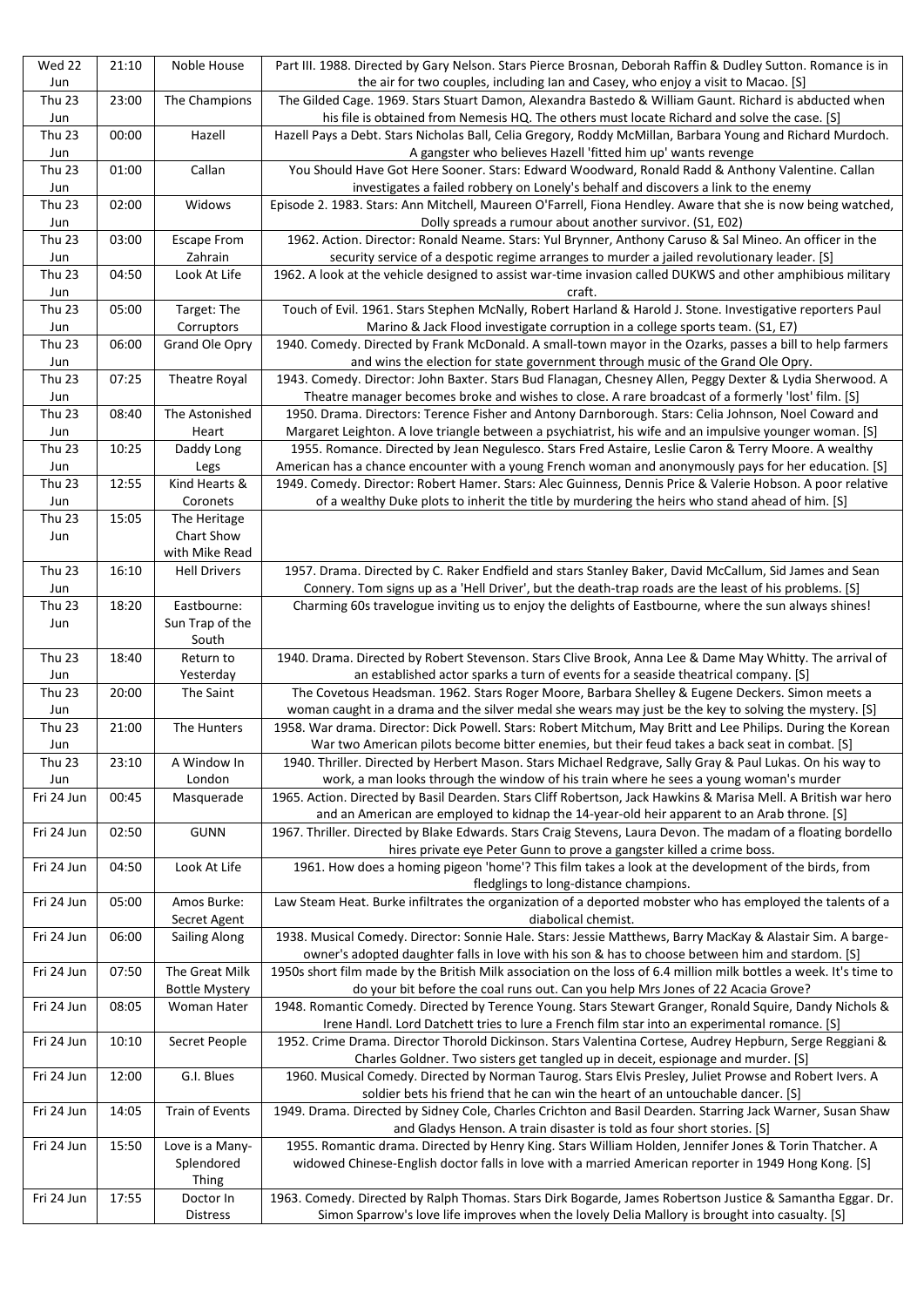| Fri 24 Jun           | 20:00 | The Outer<br>Limits                       | The Mutant. 1964. Stars Larry Pennell, Warren Oates & Walter Burke. A scientist visits a newly located,<br>habitable planet, finding it is ruled by a dangerous human mutant with telepathic powers. [S]            |
|----------------------|-------|-------------------------------------------|---------------------------------------------------------------------------------------------------------------------------------------------------------------------------------------------------------------------|
| Fri 24 Jun           | 21:00 | Cellar Club with<br>Caroline Munro        | Caroline Munro opens the doors to another spooky evening in The Cellar Club. The first offering of the night is<br>The Mad Room, a 1969 horror feature directed by Bernard Girard. [S]                              |
| Fri 24 Jun           | 21:05 | Mad Room                                  | 1969. Horror. Directed by Bernard Girard. Stars Stella Stevens, Shelley Winters & Skip Ward. Two siblings<br>return from a mental asylum to live with their sister, but all takes a turn for the worse. [S]         |
| Fri 24 Jun           | 22:55 | Cellar Club with<br>Caroline Munro        | The Werewolf continues tonight's horror collection. Caroline introduces the 1956 science fiction horror film<br>retelling the classic werewolf tale, directed by Fred F. Sears. [S]                                 |
| Fri 24 Jun           | 23:00 | The Werewolf                              | 1956. Sci-fi Horror. Directed by Fred F. Sears. Stars Don Megowan, Joyce Holden & Eleanore Tanin. A family<br>man takes an experimental serum, transforming him into a terrifying creature. [S]                     |
| Sat 25 Jun           | 00:40 | Cellar Club with<br>Caroline Munro        | Caroline presents the final, terrifying film of the evening, Beast in the Cellar. This 1970 British horror focuses<br>on a series of murders in a quiet village and the mystery surrounding the killer. [S]         |
| Sat 25 Jun           | 00:45 | Beast in the<br>Cellar                    | 1970. Horror. Something is killing British soldiers. Is a terrifying beast at large? Or something even stranger<br>and more deadly? Starring Flora Robson, Beryl Reid, Tessa Wyatt & John Hamill.                   |
| Sat 25 Jun           | 02:30 | Cellar Club with<br>Caroline Munro        | Caroline gives us a peek at next week's films. [S]                                                                                                                                                                  |
| Sat 25 Jun           | 02:35 | Lust For A<br>Vampire                     | 1971. Horror. Director: Jimmy Sangster. Stars: Yutte Stensgaard, Ralph Bates & Barbara Jefford. In 1830,<br>Mircalla arrives at a finishing school when a visiting author falls in love with her.                   |
| Sat 25 Jun           | 04:35 | Cross Channel                             | 1955. Drama. Director: RG Springsteen. Stars: Wayne Morris, Patrick Allen, Yvonne Furneaux, June Ashley. An<br>American running a boat-charter becomes involved with smuggling and murder.                          |
| Sat 25 Jun           | 05:50 | Look At Life                              | 1962. A look at the arguments for and against building by-passes, featuring Transport Minister Ernest<br>Marples. With a look at the by-passes being built and the effects on small towns and villages.             |
| Sat 25 Jun           | 06:00 | The Secret<br>Tunnel                      | 1948. Family. Directed by William C. Hammond. Stars: Tony Wager, Ivor Bowyer, Murray Matheson. Two boys<br>set out to bring justice to the thieves of a Rembrandt painting. [S]                                     |
| Sat 25 Jun           | 07:00 | Fantastic                                 | 1966. Action Adventure. Directed by Richard Fleischer. Stars Stephen Boyd, Raquel Welch & Edmond O'Brien.                                                                                                           |
|                      |       | Voyage                                    | A surgical team is shrunken down and injected into a dying scientist to save his life. [S]<br><b>Saturday Morning Pictures</b>                                                                                      |
| <b>Sat 25</b>        | 09:00 | Hawkeye & the                             | The Long Rifles. 1957. Director Sam Newfield. Stars John Hart, Lon Chaney Jr & Brendan Dillon. Someone is                                                                                                           |
| Jun                  |       | Last of the<br><b>Mohicans</b>            | selling illegal guns to the Native Americans. The townspeople blame gunsmith Eben Cotten. [S]                                                                                                                       |
| Sat 25<br>Jun        | 09:30 | <b>The Lone</b><br>Ranger                 | Masked Rider. 1949. Stars Clayton Moore & Jay Silverheels. A gang is holding the sheriff's fiancee hostage.<br>The Lone Ranger becomes the notorious The Masked Rider in order to save her. [S]                     |
| <b>Sat 25</b>        | 10:00 | Larry the Lamb                            | 1971. Toytown Goes West. [S]                                                                                                                                                                                        |
|                      |       |                                           |                                                                                                                                                                                                                     |
| Jun                  |       |                                           |                                                                                                                                                                                                                     |
| <b>Sat 25</b><br>Jun | 10:15 | The Sky-Bike                              | 1967. Directed by Charles Frend. Stars Liam Redmond, William Lucas & Harry Locke. Mr Lovejoy helps<br>young Tom build the first man powered flying machine, but will he be beaten by the Squadron Leader? [S]       |
| <b>Sat 25</b>        | 11:30 | <b>The</b>                                | The Ordeal. 1955. Stars Richard Greene, Victor Woolf & Archie Duncan. Edgar's accused of murder. He is                                                                                                              |
| Jun                  |       | <b>Adventures of</b><br><b>Robin Hood</b> | ordered to submit to trial by ordeal - plucking an iron bar from a boiling cauldron. [S]                                                                                                                            |
| Sat 25 Jun           | 12:00 | Journey to the<br>Seventh Planet          | 1962. Sci-fi. Directed by Sidney W. Pink. Stars John Agar, Carl Ottosen & Ove Sprogoe. A five man team is sent<br>to explore Uranus, where they discover a malevolent force set on destroying them. [S]             |
| Sat 25 Jun           | 13:40 | The Ship That                             | (AKA PT Raiders) 1955. Thriller. Directed by Basil Dearden. Stars Richard Attenborough, George Baker and Bill                                                                                                       |
| Sat 25 Jun           | 15:40 | Died of Shame<br>1950s Puzzle             | Owen. A trio of ex-servicemen begin smuggling black market items into post-war Britain. [S]<br>Charming question time set around a 1950s. Incredible shots of London Airport, Coventry, The Coast with              |
|                      |       | Corner                                    | puzzles to solve - How many grooves on a 12 inch LP? When will the B.O.A.C plane reach New York?                                                                                                                    |
| Sat 25 Jun           | 16:00 | The Lost World                            | 1960. Fantasy Adventure. Directed by Irwin Allen. Stars Michael Rennie, Jill St. John & David Hedison. To<br>prove that dinosaurs still exist, Professor Challenger takes a group to the Amazonian jungle. [S]      |
| Sat 25 Jun           | 18:00 | Look At Life                              | 1963. A look at the origins of man-powered flight, focusing on John Wimpenny, the first man to pedal himself                                                                                                        |
| Sat 25 Jun           | 18:10 | Tonight's The                             | through the air for more than half a mile. Also featuring a look at today's attempts<br>1954. Comedy. Directed by Mario Zampi. Stars David Niven, Yvonne De Carlo & Barry Fitzgerald. The                           |
| Sat 25 Jun           | 20:00 | Night<br>Maigret                          | accidental death of an Irish landowner angers the locals when his relative takes over the estate. [S]<br>The White Hat. 1962. Stars Rupert Davies, John Carson & Donald Morley. Conflict arises between Maigret and |
| Sat 25 Jun           | 21:05 | Rita, Sue and                             | a defence lawyer who is determined to score points in the media at the police's expense. [S]<br>1986. Comedy. Directed by Alan Clarke. Stars Siobhan Finneran, Michelle Holmes, George Costigan & Lesley            |
| Sat 25 Jun           | 22:50 | Bob Too<br>Dance With a                   | Sharp. Two teen babysitters become involved in an affair with their married employer. [S]<br>1985. Crime Drama. Directed by Mike Newell. Stars Miranda Richardson, Rupert Everett & Ian Holm. A                     |
|                      |       | Stranger                                  | complicated relationship story based on the life of Ruth Ellis, the last woman hanged in Britain. [S]                                                                                                               |
| <b>Sun 26</b><br>Jun | 00:45 | The Rough and<br>the Smooth               | 1959. Drama. Starring Nadja Tiller, Tony Britton and William Bendix. Directed by Robert Siodmak. An<br>archaeologist forsakes his fiancée for a passionate affair with a beautiful German woman. [S]                |
| <b>Sun 26</b>        | 02:50 | Not Tonight                               | 1971. Drama. Directed by Anthony Sloman. Stars Luan Peters, Vincent Ball & Jason Twelvetrees. Karen is tired                                                                                                        |
| Jun<br><b>Sun 26</b> | 04:35 | Darling<br>The Reluctant                  | of her solicitor spouse and her empty, suburban lifestyle and wants something more. [S]<br>1955. Comedy directed by Henry Cass and starring John Carroll and Virginia Bruce. A group of children whose              |
| Jun                  |       | <b>Bride</b>                              | parents are missing are looked after by a womanising oil man and a dignified entomologist. [S]                                                                                                                      |
| <b>Sun 26</b>        | 06:00 | Welcome, Mr.                              | 1944. Drama. Directed by Leslie S. Hiscott. Stars Barbara Mullen, Donald Stewart & Peggy Cummins. Two                                                                                                               |
| Jun<br><b>Sun 26</b> | 07:30 | Washington<br>The Baby and                | sisters are forced to lease their estate as an airbase to American forces during WW2.<br>1956. Comedy. Director: Jay Lewis. Stars John Mills, Andre Morell, Richard Attenborough, Lionel Jeffries,                  |